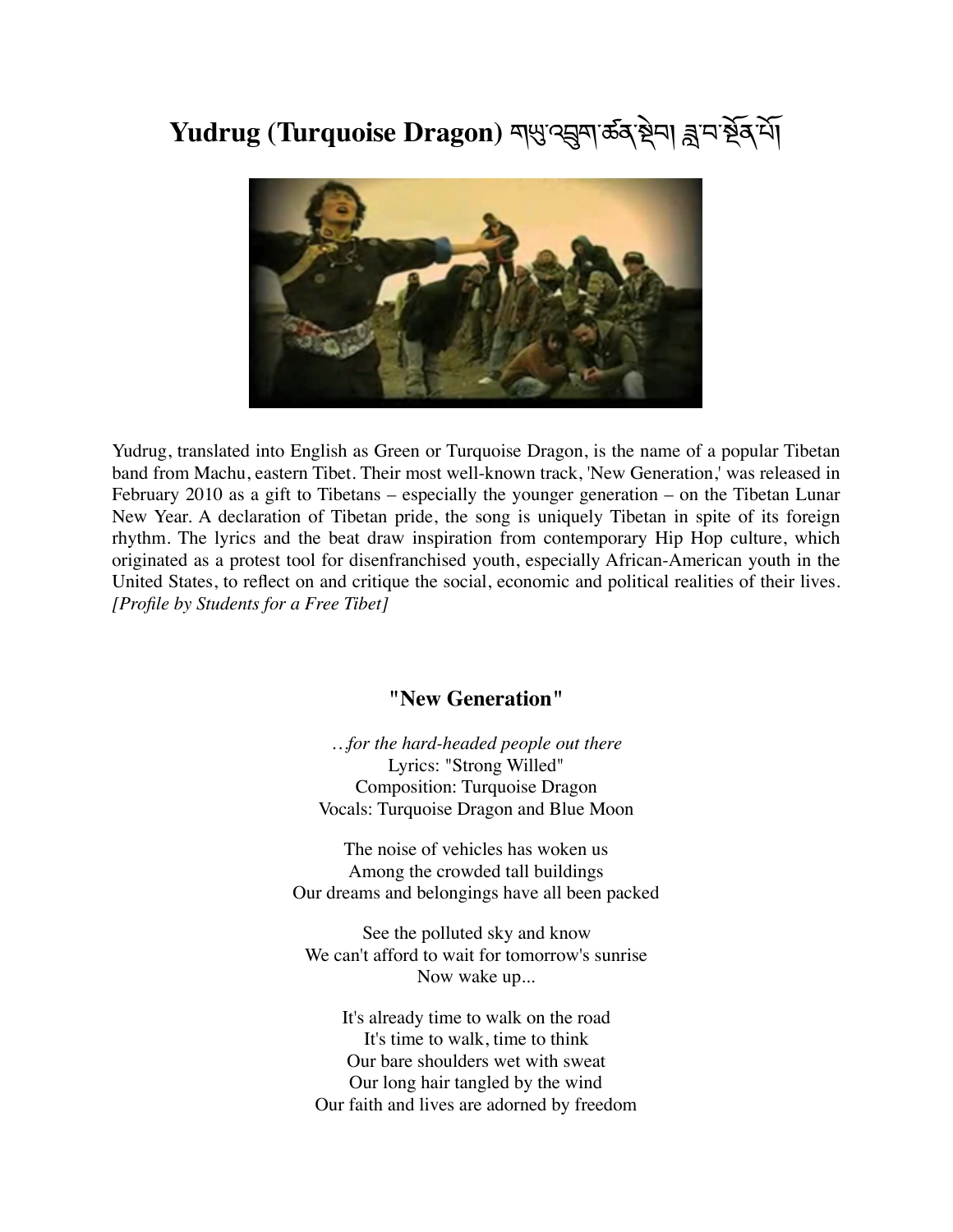Our collective path is determined by individual choice As much sweat as you shed That much result shall you reap

> So said our great forefathers But our forefathers are long gone We don't have to keep quiet

The owner of karma has left me like a toy With strength and talent I need to somehow respond Even the old lady neighbour says I'm spoiled With power and ability I'll prove them all!

The new generation has a resource called youth The new generation has a pride called confidence The new generation has an appearance called playfulness The new generation has a temptation called freedom

The new generation has a resource called youth The new generation has a pride called confidence The new generation has an appearance called playfulness The new generation has a temptation called freedom

At one time I thought that love was everything Then love turned me into nothing A girl I loved so much Has given me a very beautiful gift Now I haven't lost her The dream of love has not been lost

Deceit and cunning! In a society where people are deceived by money, fame and power Will I ever find a meaningful love? Will i ever find a definite pledge? Who among us will?

We are caught up in our thoughts of pain and of mere fashion We wrote our own darkness and we're scared of living We embody the pride of youth and search for future aspirations with full willpower

> Search! Search!

We are the new generation of today

As I achieved what I wanted to achieve My dreams don't waiver in the night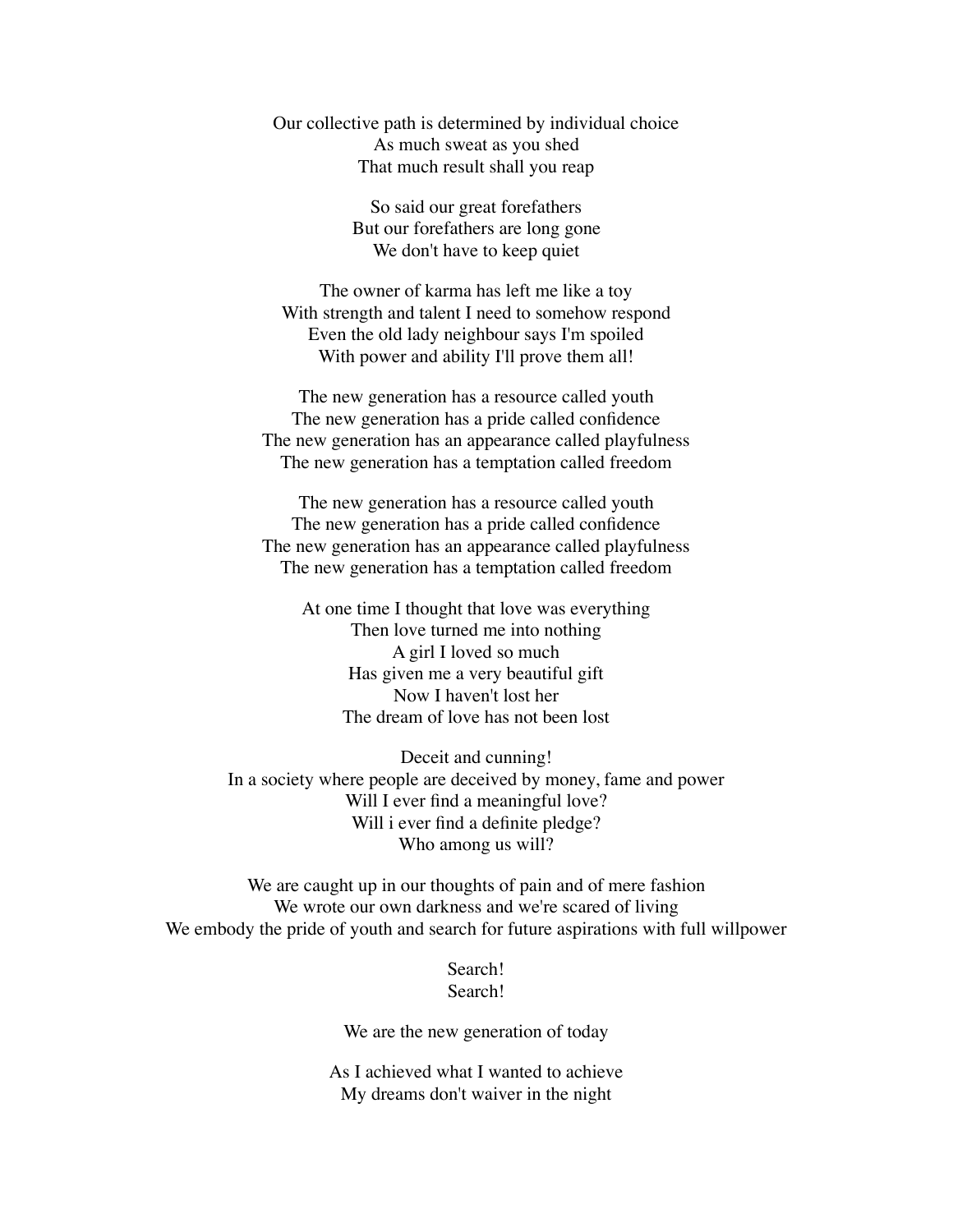As I said what I wanted to say I didn't turn into a mute I did it for me only!

As I achieved what I wanted to achieve My dreams don't waiver in the night As I said what I wanted to say I didn't turn into a mute I did it only to represent myself!

Get used to me! I am the decadent breath of your uncontrollability

Get used to me! I am under your limitless uncontrollable watch

Get used to me! I am the manifestation of today and the substance of tomorrow

> I am very light, in your imagination I am very small, in your vegetable patch

Does your advanced theory wish to blow up my head? Does your forced bullet wish to shoot through my heart?

I am just an old and damaged vehicle The horse of time departed early morning The small flame under your saddle The blood and bodies frozen in the ice are bound to fade

We are the sharp wisdom that your speeches and lectures haven't reached We are the smooth darkness that your flame and power hasn't absorbed We are the response with playfulness that makes your heart ache We are the infection and fright to your livelihood!

> The new generation has a resource called youth The new generation has a pride called confidence The new generation has an appearance called playfulness The new generation has a temptation called freedom

> The new generation has a resource called youth The new generation has a pride called confidence The new generation has an appearance called playfulness The new generation has a temptation called freedom